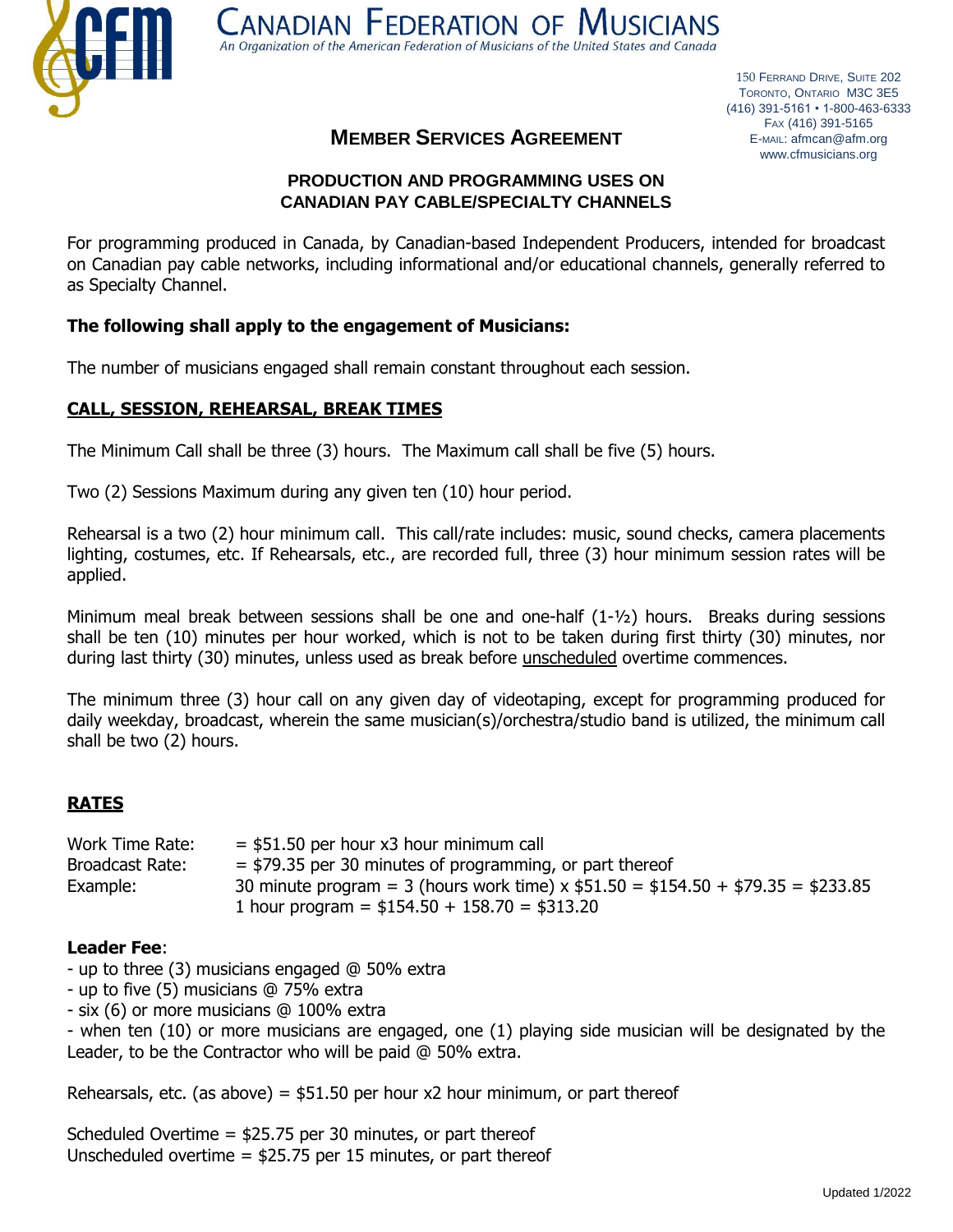Notes: (i) Subject to the payment of the minimum fee for thrity (30) minute program, as provided herein, up to 5 minutes of music may be recorded for use as themes, cues, ID's, stings, bumpers, segue, etcetera,

- (a) by pay cable networks/specialty channels, or,
- (b) on programs which are broadcast as a seasonal series (maximum 13 episodes);
- (ii) It being further understood that **RELEASE** and **DISTRIBUTION** terms to apply as may be appropriate to all music produced hereunder (see page 3).

Total programming shall be designated, contracted and paid for, according to the above formula and for release and distribution of the finished product within 14 days of the completion of the original session(s).

The music recorded is designated for, and once synchronized to the mastered film(s), the audio track(s) may not be separated from the film(s) and/or utilized for any different 'show', 'program' or 'purpose'. Additional programming may be edited from the master film(s) at some later date, (which does not require additional member services), upon payment of \$79.35 per 15 minute segment, or part thereof, plus all additional benefits and distribution uses as herein provided.

# **CONTRACTING PROCEDURES AND LEADER/CONTRACTOR OBLIGRATIONS**

In conformity with AFM contracting procedures, the producer shall contract member services with one member being the designated Leader, who shall be responsible for engaging the musician(s) required by the producer and providing a properly completed contract in conformity with the terms herein.

It is incumbent on the Leader and/or Contractor to maintain strict adherence to all terms and conditions under this Agreement, and, all AFM-CFM/Local rules/regulations as may be appropriate, which are incorporated herein by reference. The engaging/disengaging of members, or, minimum performing standards related to length of sessions, rest periods, additional fees, etc., shall be as detailed within the regulations and/or Bylaws of the AFM-CFM and/or the AFM Local having appropriate jurisdiction over the members and services provided herein. The producer acknowledges and agrees that the member musician(s) engaged herein will not knowingly be required to perform and/or provide services in any manner contrary to these minimum professional standards, nor contrary to any obligations owed by said members, to the AFM-CFM and AFM Locals.

#### **MUSICIANS PENSION FUND of CANADA CONTRIBUTIONS**

Pension equivalent to (twelve) 12% of the scale fees shall be calculated on all musician fees, and shall be paid by the producer, over and above the scale fees. Contributions shall be forwarded under a separate cheque, payable to Musicians Pension Fund Canada. This cheque to be included in the package with the payment to the Leader, Contractor and/or Local Office.

# **WORK DUES AND ADMINISTRATION FEES**

With regard to the effective administration of this agreement, contracts, etc., the producer agrees to a work dues check off, as follows:

(a) deduct **\_\_%** from the Leader's cheque (representing the 'work dues' owed by AFM members engaged herein), and;

(b) 'match' this amount as the Producer's share of administrative costs herein, and;

(c) include both amounts in a cheque made payable to: **\_\_\_\_\_\_\_\_\_\_\_\_\_\_\_\_\_\_\_\_\_\_\_\_\_\_\_\_**, AFM Local and;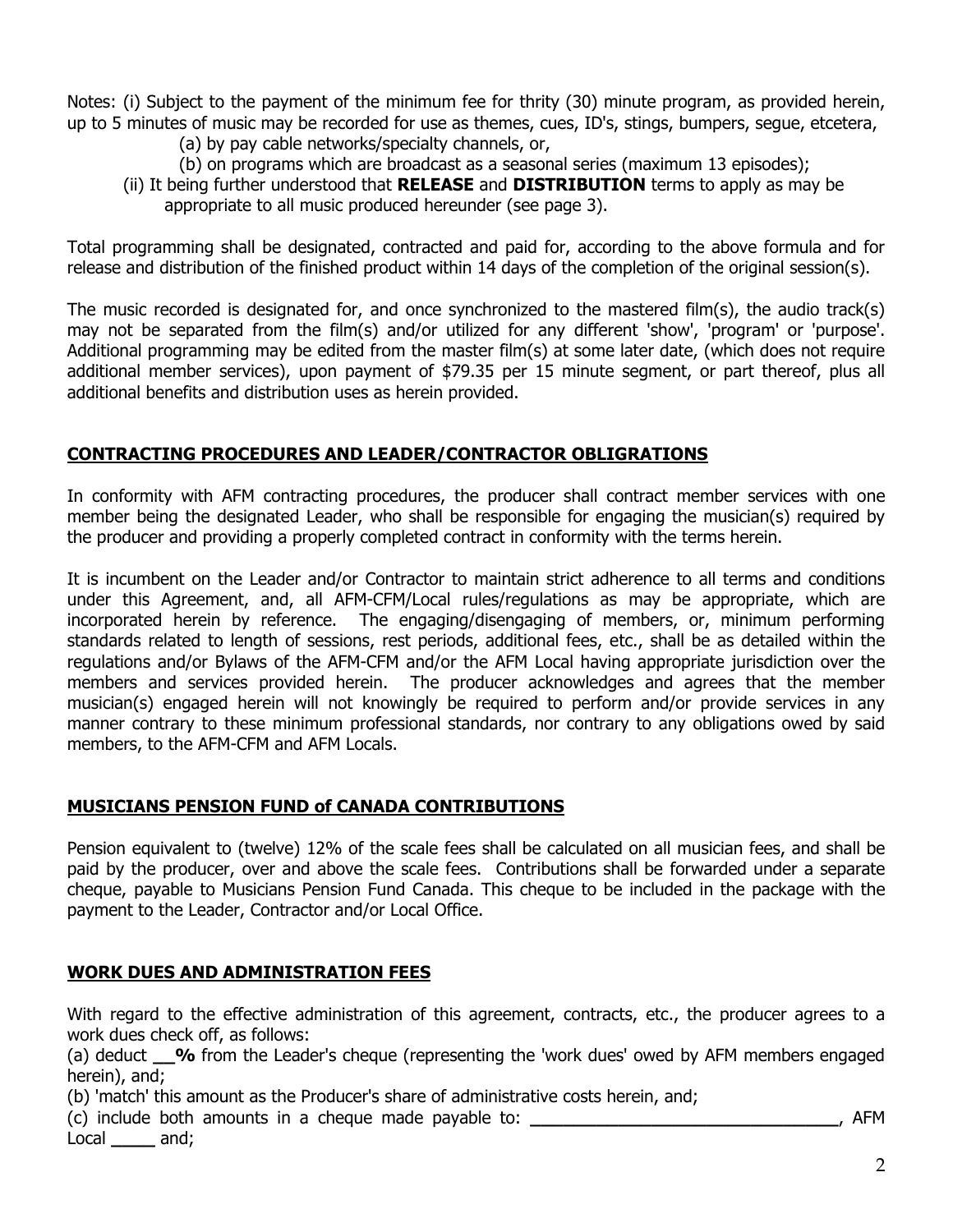(d) include this cheque along with all payments as provided herein.

Remainder of total fees payable, to be forwarded (under one cheque) to the Leader named on the contract, who is responsible to pay the members of his/her band.

All cheques payable hereunder, shall be provided by the Producer to the Leader who shall forward all necessary copies of contracts, cheques, etc. to the AFM Local having jurisdiction herein.

Upon receipt of, acceptance of, and/or deposit of contracts, all cheques, by the Local, the Local will confirm to the producer that they are entitled to sell/distribute the programming produced herein, according to the distribution uses purchased according to the scale fees as stipulated herein. In addition the Local shall provide an itemized receipt to the Leader for Work Dues paid/received.

# **RELEASE AND DISTRIBUTION**

Upon the initial payment of the scale fees as contracted, full unlimited release rights for Canadian pay cable networks, for one (1) year from date of first airing, will establish the one (1) year broadcast window.

During the initial programming period, the producer has the option to prepay additional pay cable sales/distribution as follows:

- **1.** For US pay cable networks an additional 50% of original scale fees, for one (1) year unlimited release rights from date of first airing.
- **2.** For worldwide pay cable networks an additional 50% of original scale fees for one year unlimited release rights from date of first airing, or;
- **3.** Unlimited release rights for Worldwide pay cable networks for a period of three (3) years from date of first airing, provided, this option is designated on the original session contract, and, all 'scale' fees are paid @ 100% extra.

All sales/distribution (uses) not provided for herein and/or changes to the provisions of this agreement are only permitted with express agreement of the AFM's Vice-President from Canada and/or the authorized designee of that position. It is also agreed and understood any New Uses of the initial content recorded will only be accommodated upon additional payment to the musician(s), and in conformity with minimum scale fees attributable for said use(s), under to the appropriate AFM/CFM agreement.

We acknowledge and agree with the AFM that an AFM Local member covered by a Letter of Adherence or similar agreement between us and the AFM (the "Agreement") does not have the authority to execute any agreements, waivers, releases and/or any other documents (collectively a "Release and Waiver") which actually or purport in any way to adversely amend, abridge, alter or otherwise change such member's rights or obligations (which, for such purpose shall include, without limitation, a waiver or release of fees and/or royalties for recordings and/or other media releases relating to the member or his or her works) pursuant to either the Agreement or the Bylaws of the AFM and/or its Locals. Any such Release and Waiver, if so executed by a member, shall be considered for all such purposes to be invalid and unenforceable by us against such individual member and/or the AFM and its Locals.